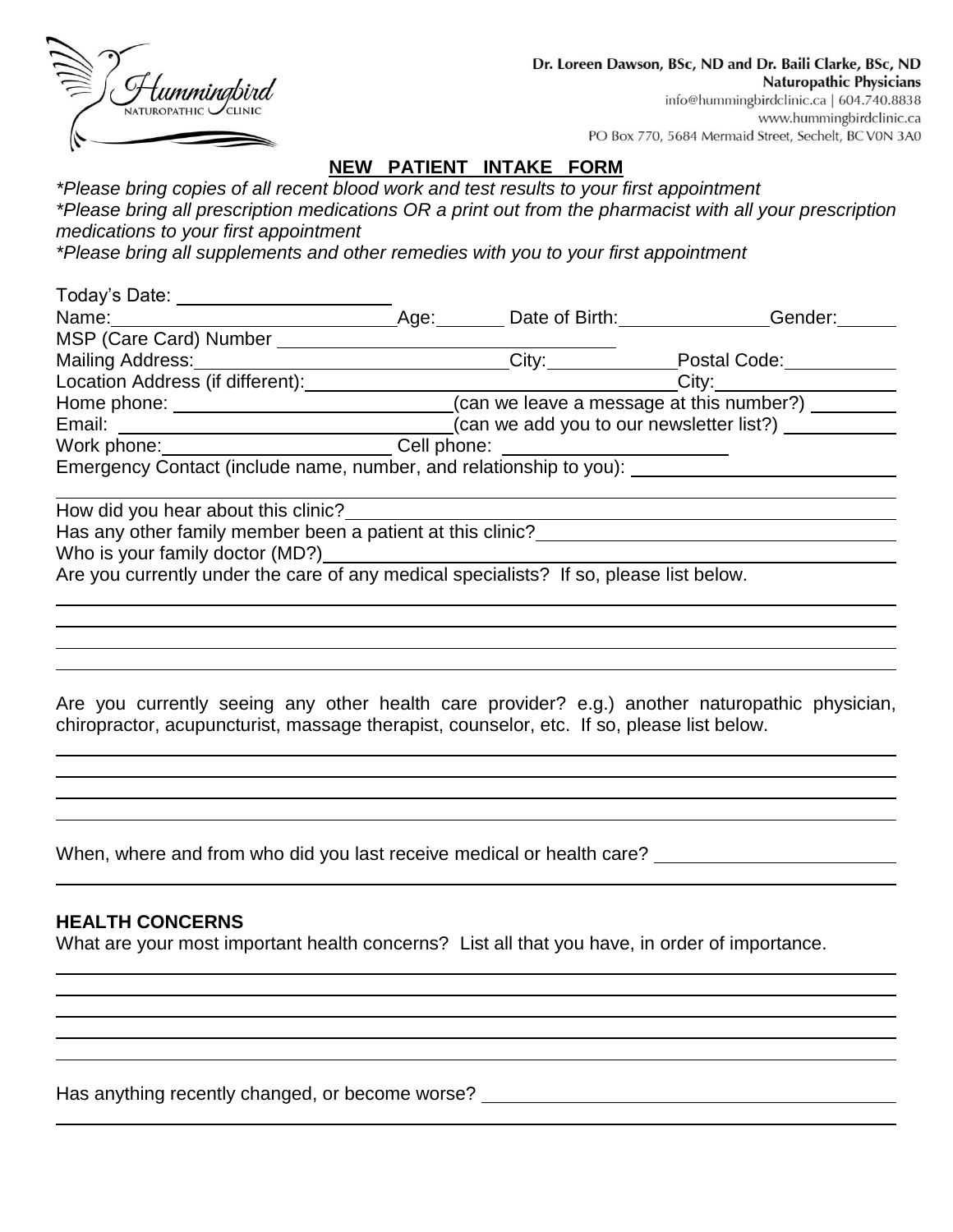#### **CONTEXT OF CARE**

What do you know about our approach to health care? \_\_\_\_\_\_\_\_\_\_\_\_\_\_\_\_\_\_\_\_\_\_\_\_\_\_\_\_

If 100% is perfect health, how would you rate your overall, current state of health?

What expectations do you have from *this visit* to our clinic?

What are the *long term* expectations you have from us?

What are your expectations from me, personally, as your physician?

What is your present level of commitment toward addressing the underlying causes of your signs and symptoms that may be related to lifestyle? Rate from zero to 100% commitment:

|  |  |  |  |  | 0% 10 20 30 40 50 60 70 80 90 100% |
|--|--|--|--|--|------------------------------------|
|  |  |  |  |  |                                    |

What behaviours or lifestyle habits do you currently engage in regularly that you believe support your health?

What behaviours or lifestyle habits do you currently engage in regularly that you believe are harming your health?

What potential problems or obstacles may you have in making changes to your current behaviours or lifestyle habits or in sticking to your treatment plan?

| Who do you know that will sincerely and consistently support you with the beneficial lifestyle changes |  |  |  |
|--------------------------------------------------------------------------------------------------------|--|--|--|
| you will be making?                                                                                    |  |  |  |

What do you love to do?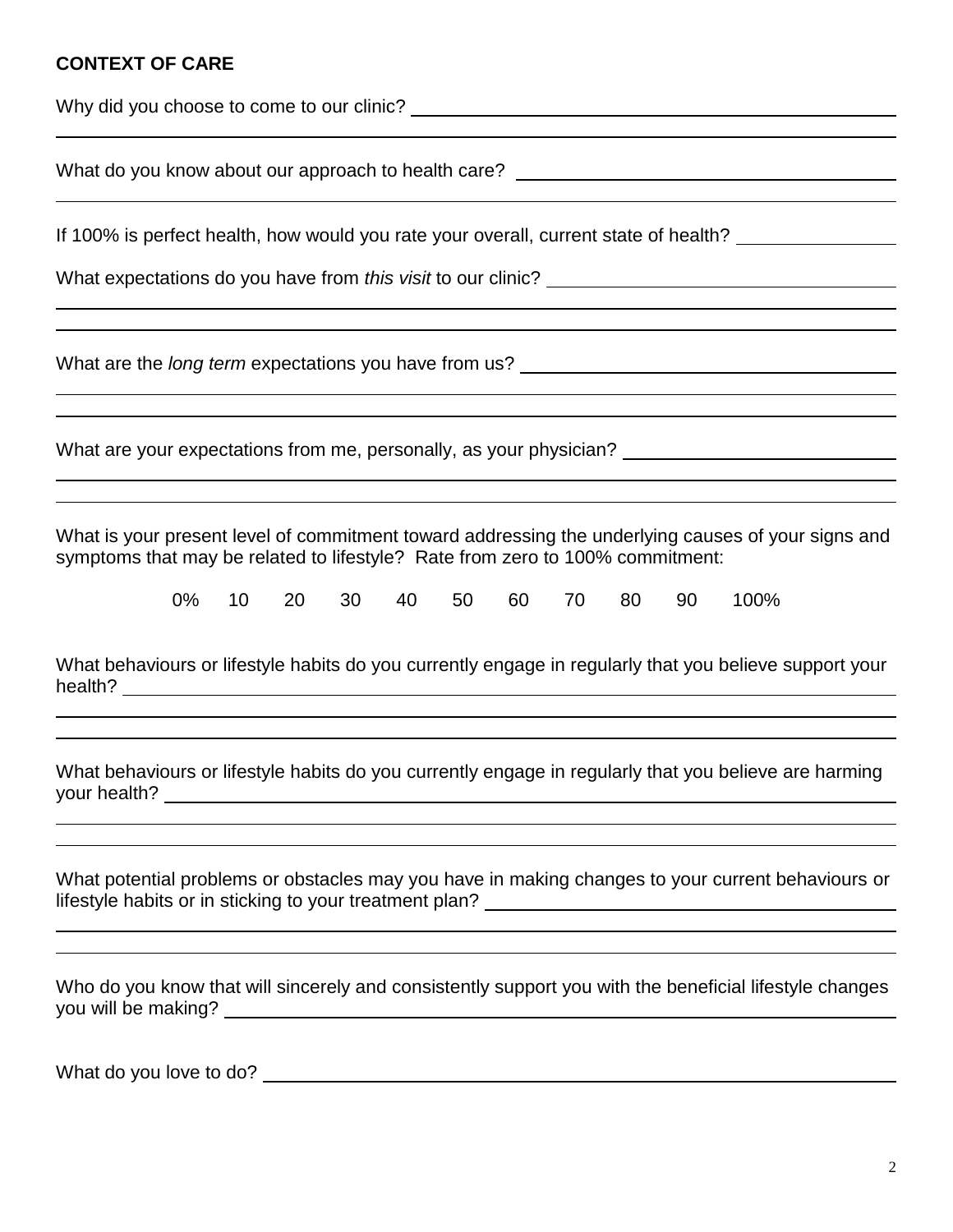#### **HEALTH HISTORY General Information**

Is there any chance you are currently pregnant?

Do you have a contagious disease at this time?

Do you have any chronic health condition which you did not list under the "Health Concerns" section?

|         | Have you ever been diagnosed with cancer? |                                                                      |      |       |
|---------|-------------------------------------------|----------------------------------------------------------------------|------|-------|
|         | Weight: Ibs Weight 1 year ago:            | Ibs Maximum weight:                                                  | lbs. | When: |
|         | What do you think your ideal weight is?   | Ibs When was the last time you weighed this?                         |      |       |
| Height: |                                           | If you are over age 20, is your height the same as it was at age 20? |      |       |
|         |                                           |                                                                      |      |       |

Blood type, if known: Have you ever received a blood transfusion?

## **Current Medications and Supplements**

*\*Please bring all medications and supplements to your first appointment*

Please list any prescription medications, over-the-counter medications, vitamins or other supplements you are taking. Please include dosages. Remember to include: appetite suppressants, antacids, laxatives, pain relievers, cortisone/prednisone, nasal decongestants tranquilizers, anti-depressants, sleeping pills, hormones, birth control pills and anything else you take regularly or are on currently. (List on a separate sheet if you take more medications or supplements than can be listed below.)

#### **Childhood (**Note: If unknown, just leave blank)

If known, how was your mother's health and well being during her pregnancy with you?

| Were you born prematurely?                                        | Vaginal or C-section birth? | Weight at birth, if known. |  |
|-------------------------------------------------------------------|-----------------------------|----------------------------|--|
| Were there any unusual or traumatic events related to your birth? |                             |                            |  |

Were you breast fed? For how long? Did you have colic as a baby? Were there any significant illnesses, accidents or traumatic events during your infancy?

Were there any significant illnesses, accidents or traumatic events during your preschool years?

Were there any significant illnesses, accidents or traumatic events up to puberty?

## **Vaccinations**

| Did you receive the standard vaccinations available during your childhood?               |                                      |                   |             |  |  |  |
|------------------------------------------------------------------------------------------|--------------------------------------|-------------------|-------------|--|--|--|
| Have you ever received vaccinations for any of the following as an adult? (please check) |                                      |                   |             |  |  |  |
| Measles, Mumps, Rubella                                                                  | Haemophilus                          | <b>Meningitis</b> | Chicken pox |  |  |  |
| Pertussis (whooping cough)                                                               | Diphtheria, Tetanus                  | Polio             | Small pox   |  |  |  |
| <b>Hepatitis B</b>                                                                       | Pneumonia (year of last one)<br>HPV. |                   |             |  |  |  |
| Influenza (how often, year of last one)                                                  |                                      |                   |             |  |  |  |
| Other vaccinations for travel – please list:                                             |                                      |                   |             |  |  |  |
| What was the date of your last tetanus shot?                                             |                                      |                   |             |  |  |  |
| Have you ever had an unusual reaction to a vaccination?                                  |                                      |                   |             |  |  |  |

i<br>L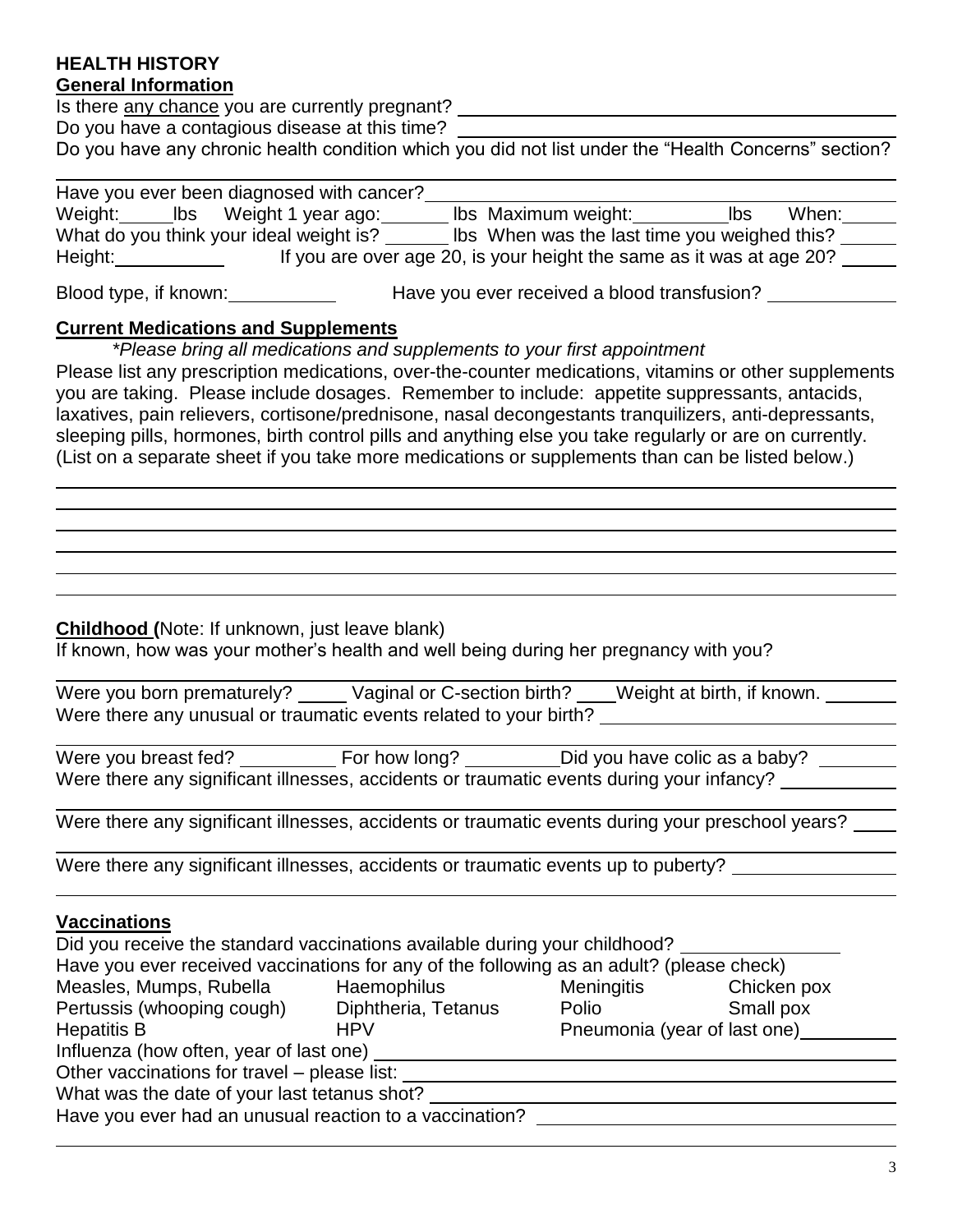## **Contagious Diseases –** Have you ever had any of the following?

| Rubella               | Measles                | <b>Mumps</b> |  |
|-----------------------|------------------------|--------------|--|
| <b>Whooping Cough</b> | <b>Rheumatic Fever</b> | Polio        |  |
| <b>Mononucleosis</b>  | <b>Meningitis</b>      | Malaria      |  |
| Pneumonia             | <b>Tuberculosis</b>    | Other        |  |

Chickenpox Scarlet Fever Hepatitis A or B

#### **Health History**

|                        |                   | Have you ever been diagnosed with any of the following? If so, please give details below. |                           |
|------------------------|-------------------|-------------------------------------------------------------------------------------------|---------------------------|
| Cancer                 | HIV               | Liver disease                                                                             | Hepatitis C               |
| Heart attack           | Stroke or TIA     | Other heart disease                                                                       | High blood pressure       |
| <b>Diabetes</b>        | Kidney disease    | Neurological disease                                                                      | Concussion or head injury |
| Asthma                 | Emphysema or COPD |                                                                                           |                           |
| Other serious illness: |                   |                                                                                           |                           |

## **Hospitalizations and Surgeries**

Have you ever been in the hospital? If so, please describe below. Have you ever had surgery? If so, please describe below. Have you ever had a serious accident? If so, please describe below.

## **Diagnostic Tests**

Have you ever had any of the following diagnostic tests? Is so, please list when & why, and what the results were. \**If you have recent results, please bring them to your first appointment.* Electrocardiogram (EKG) and Angiogram or other Heart Tests and Ultrasound Electroencephalogram (EEG) X-rays, CAT scans, MRI Other

## **Allergies**

Are you hypersensitive or allergic to:

Any Drugs?

Any Foods?

Do you avoid these Foods?

Any Chemicals?

Any Environmental Toxins?

What happens to you when you have an 'allergy attack?'

What types of allergy testing have you had?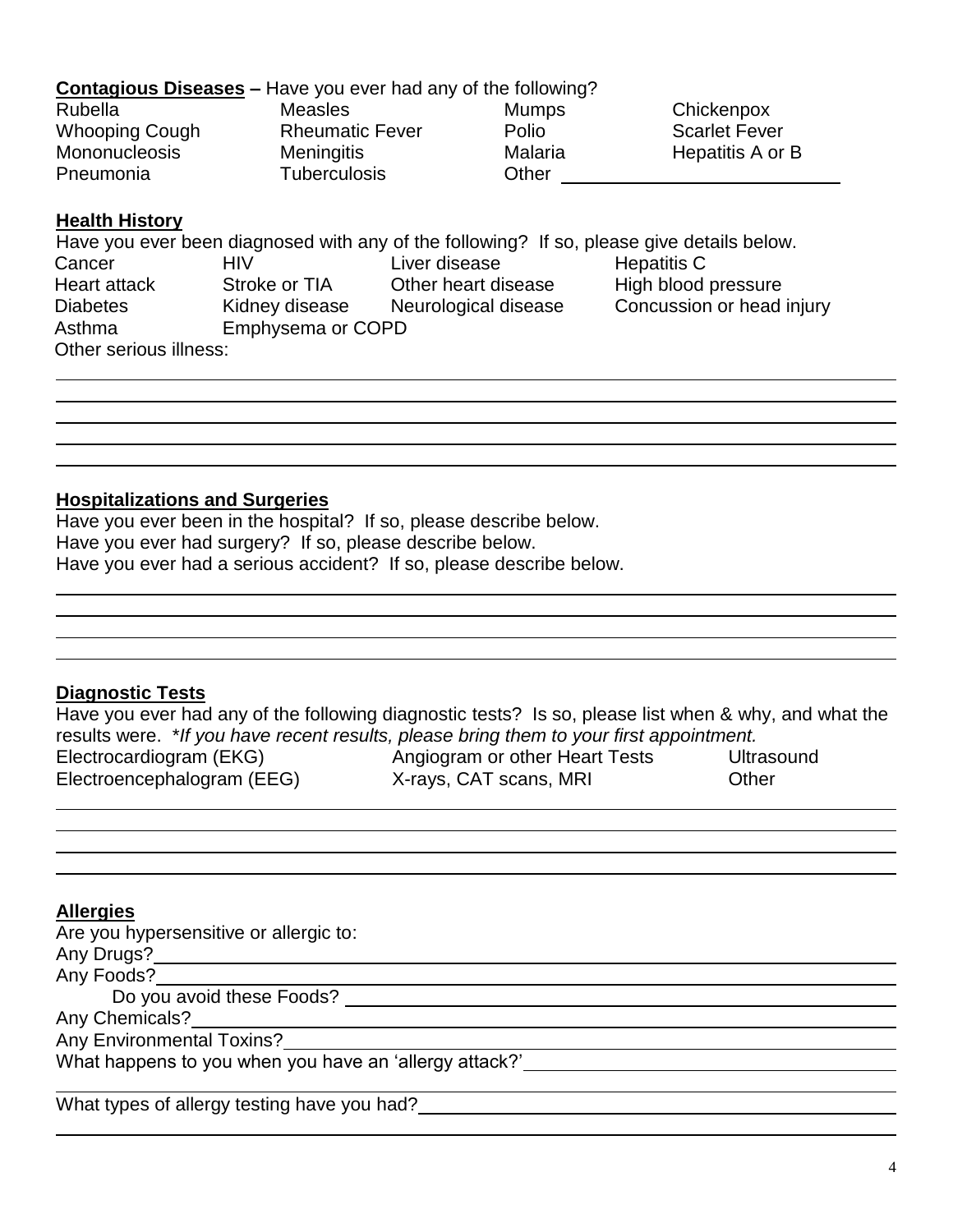## **Social History**

Relationship status: e.g.) Married, Separated, Divorced, Widowed, Single, Partnership Who do you normally live with: e.g.) spouse/partner, children, parents, friends, pets \_\_\_\_\_\_\_\_\_\_\_\_\_

| Occupation:                                                                                              |  | Location: |                             |
|----------------------------------------------------------------------------------------------------------|--|-----------|-----------------------------|
| If retired, previous occupation _____                                                                    |  |           |                             |
| Do you enjoy your work (or your retirement)?                                                             |  |           |                             |
| How many hours per week do you work? ____________________________Do you commute? ___________How long?    |  |           |                             |
| Have you ever had a job that you felt exposed you to dangerous or toxic compounds?                       |  |           |                             |
| If so, please explain                                                                                    |  |           |                             |
| <b>Habits</b><br>Do you (or did you) smoke? If so, what do you smoke? How much? And, for how many years? |  |           |                             |
| Are you regularly exposed to second hand smoke?                                                          |  |           |                             |
| Do you use any recreational drugs currently, or in the past?                                             |  |           |                             |
| Do you drink alcohol? ___________ What type? ___________________________________                         |  |           | How many days/week? _______ |
| How many drinks/day during the week? On the weekends?                                                    |  |           |                             |
| Have you ever had a problem with alcohol?<br>Canonela 10 AA hahaatte 1970 uov avet                       |  |           |                             |

| Do you drink alcohol?                                                             | What type? | How many days/week? |       |  |
|-----------------------------------------------------------------------------------|------------|---------------------|-------|--|
| How many drinks/day during the week?                                              |            | On the weekends?    |       |  |
| Have you ever attended AA or Alanon?<br>Have you ever had a problem with alcohol? |            |                     |       |  |
| How many cups do you have of the following, on average, each day?                 |            |                     |       |  |
| coffee<br>tea<br>pop                                                              | water      | <b>TUICE</b>        | other |  |
|                                                                                   |            |                     |       |  |

Do you exercise regularly? If so, what do you do? How often? And for how long each time?

If you don't exercise regularly, why not?

How is your sleep?

| How often do you wake up or get up during the night? Why?           |                                    |  |
|---------------------------------------------------------------------|------------------------------------|--|
| What time do you go to bed?                                         | What time do you usually get up?   |  |
| Do you need an alarm to wake up?                                    | Do you feel rested in the morning? |  |
| Do you need coffee or other stimulants to get going in the morning? |                                    |  |
|                                                                     |                                    |  |

On a scale of 1 to 10, where 10 is the highest, please rate your average STRESS level

On a scale of 1 to 10, where 10 is the highest, please rate your average ENERGY level \_\_\_\_\_\_\_\_\_\_\_\_\_

#### **Diet**

| How many times/day do you usually eat?<br><b>Meals</b> | <b>Snacks</b>                    |
|--------------------------------------------------------|----------------------------------|
| How many days/week do you eat breakfast?               | Do you usually eat after dinner? |
| Do you restrict your diet in any way?                  |                                  |
| Do you crave any type of food? If so, what?            |                                  |
| How often do you go on a diet?                         |                                  |
| Do you have, or have you ever had an eating disorder?  |                                  |
| Do you have any digestive problems?                    |                                  |
| How often do you have a bowel movement?                | Is this a change?                |
| Do you have a tendency to develop constipation?        | Diarrhea?                        |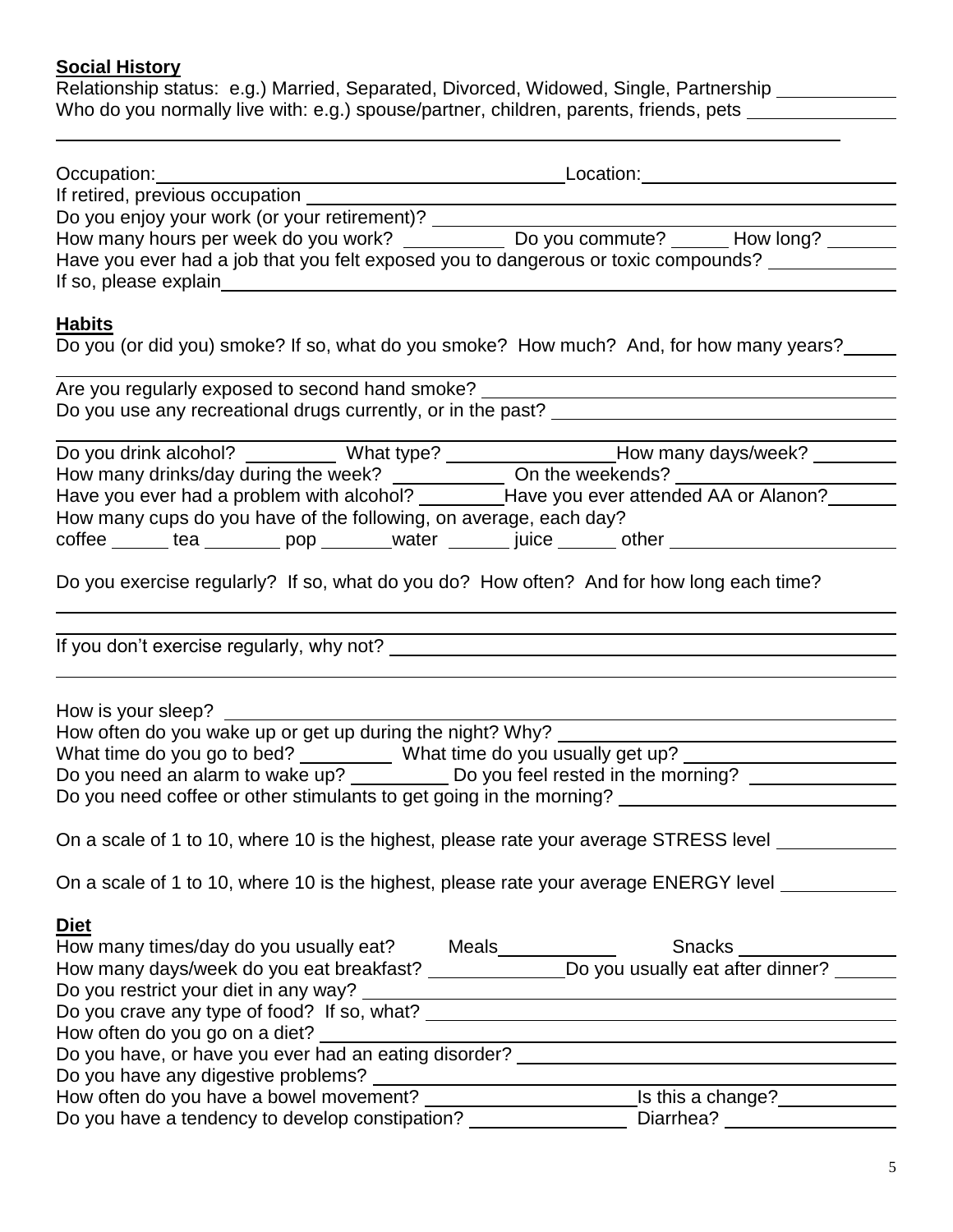**Typical Food Intake** – please list the foods you typically eat for each of the following: Breakfast:

| Lunch:  | <u> 1989 - Johann John Stone, markin sanadi a shekara ta 1989 - An tsa markin sanadi a shekara ta 1989 - An tsa </u> |  |  |  |
|---------|----------------------------------------------------------------------------------------------------------------------|--|--|--|
| Dinner: | <u> 1980 - Jan James James Barbara, president politik (</u>                                                          |  |  |  |
| Snacks: |                                                                                                                      |  |  |  |
| Drinks: |                                                                                                                      |  |  |  |
|         |                                                                                                                      |  |  |  |

# **FAMILY MEDICAL HISTORY**

|                                                                            | Father                                                                                         | Mother | <b>Brothers</b> | <b>Sisters</b> | Children |
|----------------------------------------------------------------------------|------------------------------------------------------------------------------------------------|--------|-----------------|----------------|----------|
| Age (if living)<br><b>Overall Health</b><br>Age at death<br>Cause of death |                                                                                                |        |                 |                |          |
| Check those applicable:                                                    |                                                                                                |        |                 |                |          |
| <b>Heart Disease</b>                                                       |                                                                                                |        |                 |                |          |
| High Blood Pressure_____                                                   |                                                                                                |        |                 |                |          |
| <b>Diabetes</b>                                                            |                                                                                                |        |                 |                |          |
| Cancer                                                                     |                                                                                                |        |                 |                |          |
| Asthma                                                                     |                                                                                                |        |                 |                |          |
| Hay fever/Hives                                                            |                                                                                                |        |                 |                |          |
| <b>Arthritis</b>                                                           |                                                                                                |        |                 |                |          |
| Glaucoma                                                                   |                                                                                                |        |                 |                |          |
| Thyroid problems                                                           |                                                                                                |        |                 |                |          |
| Anemia                                                                     |                                                                                                |        |                 |                |          |
| <b>Kidney Disease</b>                                                      |                                                                                                |        |                 |                |          |
| <b>Mental Illness</b>                                                      |                                                                                                |        |                 |                |          |
| Seizures/Epilepsy                                                          | $\frac{1}{\sqrt{1-\frac{1}{2}}\left(1-\frac{1}{2}\right)}\left(\frac{1}{2}-\frac{1}{2}\right)$ |        |                 |                |          |
| <b>Stroke</b>                                                              |                                                                                                |        |                 |                |          |
| <b>Tuberculosis</b>                                                        |                                                                                                |        |                 |                |          |
| Other______                                                                |                                                                                                |        |                 |                |          |
| Other________                                                              |                                                                                                |        |                 |                |          |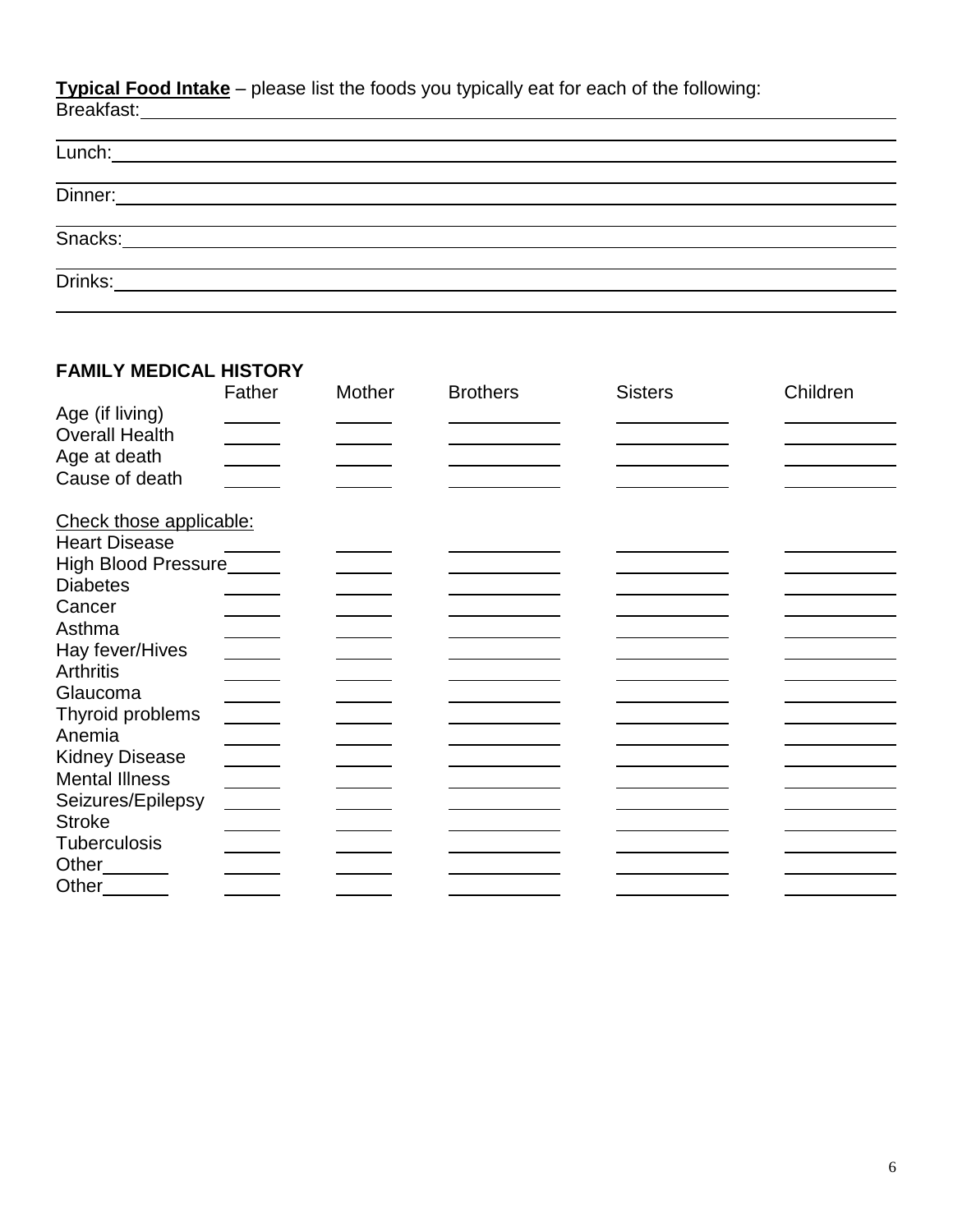## **REVIEW OF SYSTEMS**

Please indicate if you currently have, of have had in the past, any of the following: Yes – a condition you now have **Past - a condition you have had before** 

| <b>Head</b>                  | Yes | Past | <b>Ears</b>             | Yes | Past |
|------------------------------|-----|------|-------------------------|-----|------|
| Headaches                    |     |      | Earaches                |     |      |
| Migraines                    |     |      | Ringing in ears         |     |      |
| Fainting                     |     |      | <b>Dizziness</b>        |     |      |
| Head injury/Concussion       |     |      | Discharge from ears     |     |      |
| Jaw/TMJ problems             |     |      | Hearing problems        |     |      |
|                              |     |      | Sensitivity to noise    |     |      |
| <b>Eyes</b>                  |     |      |                         |     |      |
| Glasses or contacts          |     |      | <b>Neck</b>             |     |      |
| <b>Blurred vision</b>        |     |      | Lumps                   |     |      |
| Impaired vision              |     |      | <b>Swollen Glands</b>   |     |      |
| Double vision                |     |      | Goiter                  |     |      |
| Eye pain/strain              |     |      | Pain or stiffness       |     |      |
| <b>Colour blindness</b>      |     |      | Whiplash                |     |      |
|                              |     |      |                         |     |      |
| Light sensitivity            |     |      | <b>Mouth and Throat</b> |     |      |
| Spots in eyes                |     |      |                         |     |      |
| Tearing                      |     |      | Cold sores              |     |      |
| <b>Dryness</b>               |     |      | Canker sores            |     |      |
| Cataracts                    |     |      | Mouth ulcers            |     |      |
| Glaucoma                     |     |      | <b>Bleeding gums</b>    |     |      |
| Macular degeneration         |     |      | Many cavities           |     |      |
| <b>Diabetic Retinopathy</b>  |     |      | Mercury fillings        |     |      |
|                              |     |      | Teeth grinding          |     |      |
| <b>Nose and Sinuses</b>      |     |      | Dentures/ implants      |     |      |
| Frequent colds               |     |      | <b>Bad breath</b>       |     |      |
| Sinus problems               |     |      | Off taste in mouth      |     |      |
| <b>Chronic Stuffiness</b>    |     |      | Burning/painful tongue  |     |      |
| Nosebleeds                   |     |      | Speech difficulties     |     |      |
| Hay fever                    |     |      | Loss of voice           |     |      |
| Loss of smell                |     |      | Frequent sore throat    |     |      |
|                              |     |      | Hoarseness              |     |      |
|                              |     |      |                         |     |      |
| <b>Cardiovascular system</b> |     |      | Lungs                   |     |      |
| <b>Heart Disease</b>         |     |      | Cough                   |     |      |
| Angina/chest pain            |     |      | Sputum production       |     |      |
| Palpitations                 |     |      | Coughing up blood       |     |      |
| Racing/abnormal heart beat   |     |      | Wheezing                |     |      |
| Heart murmur                 |     |      | Asthma                  |     |      |
| <b>Rheumatic fever</b>       |     |      | Shortness of breath     |     |      |
|                              |     |      |                         |     |      |
| High blood pressure          |     |      | Difficulty breathing    |     |      |
| Low blood pressure           |     |      | Pain with breathing     |     |      |
| Atherosclerosis              |     |      | <b>Bronchitis</b>       |     |      |
| <b>Blood clots</b>           |     |      | Pneumonia               |     |      |
| <b>Phlebitis</b>             |     |      | Emphysema/COPD          |     |      |
| Swelling in ankles           |     |      | Tuberculosis            |     |      |
|                              |     |      | Do you smoke?           |     |      |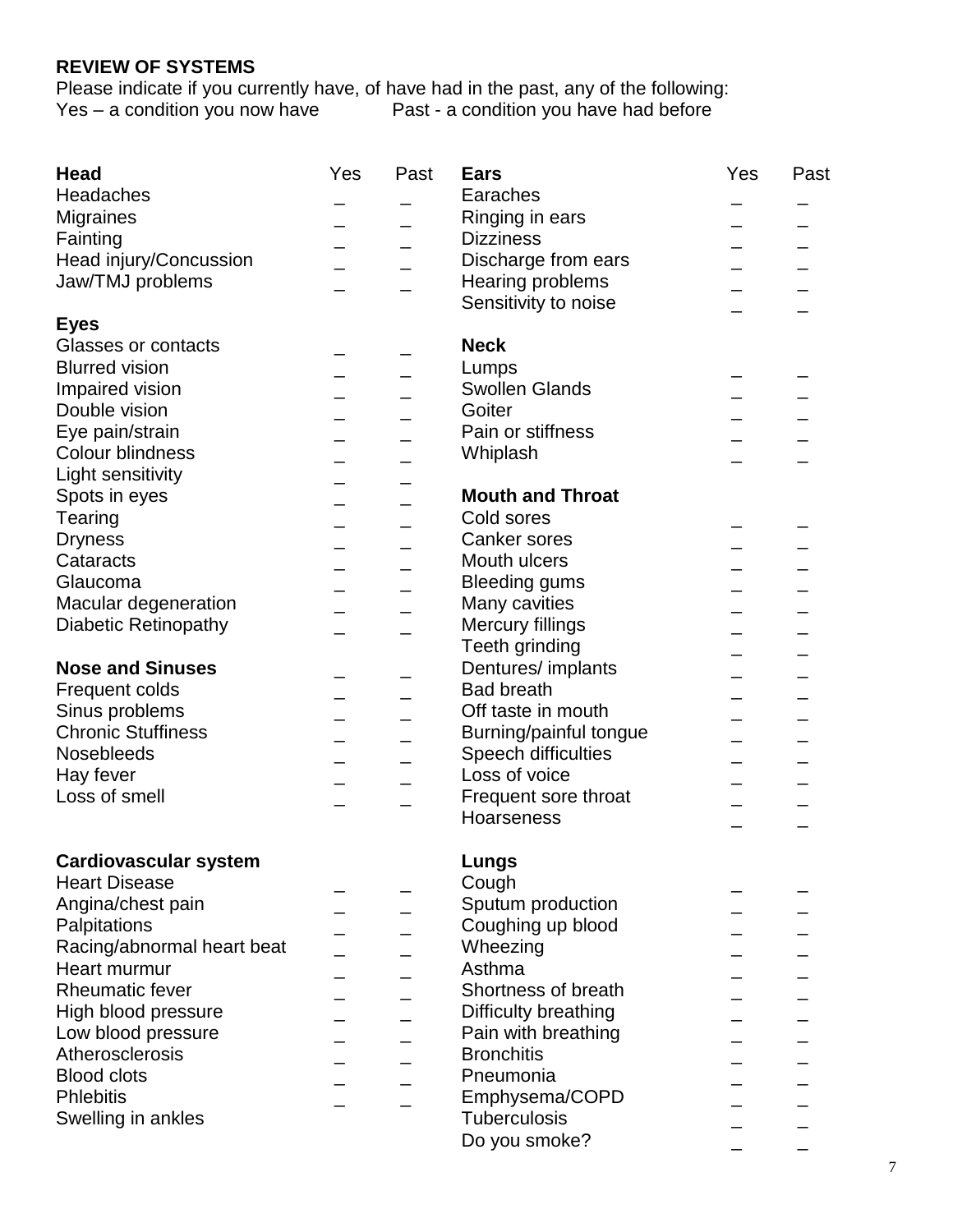| <b>Digestion</b>             | Yes | Past | Liver                        | Yes | Past |
|------------------------------|-----|------|------------------------------|-----|------|
| Increased appetite           |     |      | Jaundice                     |     |      |
| Decreased appetite           |     |      | <b>Fatty liver</b>           |     |      |
| Increased thirst             |     |      | <b>Hepatitis</b>             |     |      |
| Difficulty swallowing        |     |      | Other liver disease          |     |      |
| Heartburn                    |     |      |                              |     |      |
| Frequent/chronic nausea      |     |      | <b>Gallbladder</b>           |     |      |
| <b>Frequent vomiting</b>     |     |      | Gallstones                   |     |      |
| Vomiting blood               |     |      | Gallbladder pain             |     |      |
| Eating disorder              |     |      | Gallbladder removed          |     |      |
| Frequent belching            |     |      |                              |     |      |
| Frequent upset stomach       |     |      | <b>Kidney and Bladder</b>    |     |      |
| Stomach ulcers               |     |      | Pain with urination          |     |      |
| Frequent use of antacids     |     |      | <b>Frequent urination</b>    |     |      |
| Frequent or excess gas       |     |      | Frequency at night           |     |      |
| Frequent bloating            |     |      | Inability to hold urine      |     |      |
| Abdominal pain/cramps        |     |      | Problems starting urine      |     |      |
| Abdominal hernia             |     |      |                              |     |      |
|                              |     |      | Many urinary infections      |     |      |
| Diarrhea                     |     |      | Blood in urine               |     |      |
| Constipation                 |     |      | Kidney stones                |     |      |
| Blood in stool/black stool   |     |      |                              |     |      |
| Painful bowel movement       |     |      | <b>Body Odour</b>            |     |      |
| Hemorrhoids                  |     |      | Strong body odour            |     |      |
| Anal fissure                 |     |      |                              |     |      |
|                              |     |      | <b>Skin and Hair</b>         |     |      |
| <b>Muscles and Joints</b>    |     |      | Acne/boils                   |     |      |
| Joint pain or stiffness      |     |      | Rashes/Hives                 |     |      |
| <b>Arthritis</b>             |     |      | Eczema/psoriasis             |     |      |
| <b>Broken bones</b>          |     |      | Itching without rash         |     |      |
| Muscle spasms or cramps      |     |      | Colour changes               |     |      |
| Back pain                    |     |      | Lumps                        |     |      |
| Muscle weakness              |     |      | Warts                        |     |      |
|                              |     |      | Thinning or losing hair      |     |      |
| <b>Hormone Systems</b>       |     |      | Change in hair texture       |     |      |
| Hypothyroid                  |     |      | Dandruff                     |     |      |
| Hyperthyroid                 |     |      |                              |     |      |
| Heat/cold intolerance        |     |      | <b>Blood and Circulation</b> |     |      |
| Hypoglycemia                 |     |      | Easy bleeding/bruising       |     |      |
| <b>Diabetes</b>              |     |      | Bleeding from unusual places |     |      |
| <b>Excessive hunger</b>      |     |      | Varicose veins               |     |      |
| <b>Excessive thirst</b>      |     |      | Thrombophlebitis             |     |      |
| Pronounced or easy fatigue   |     |      | Foot/ankle ulcers            |     |      |
| Seasonal depression          |     |      | Cold hands or feet           |     |      |
| Unexplained weight loss/gain |     |      | Anemia                       |     |      |
|                              |     |      | Deep leg pain                |     |      |
|                              |     |      | Swollen ankles               |     |      |
|                              |     |      |                              |     |      |
|                              |     |      | Fluid retention              |     |      |